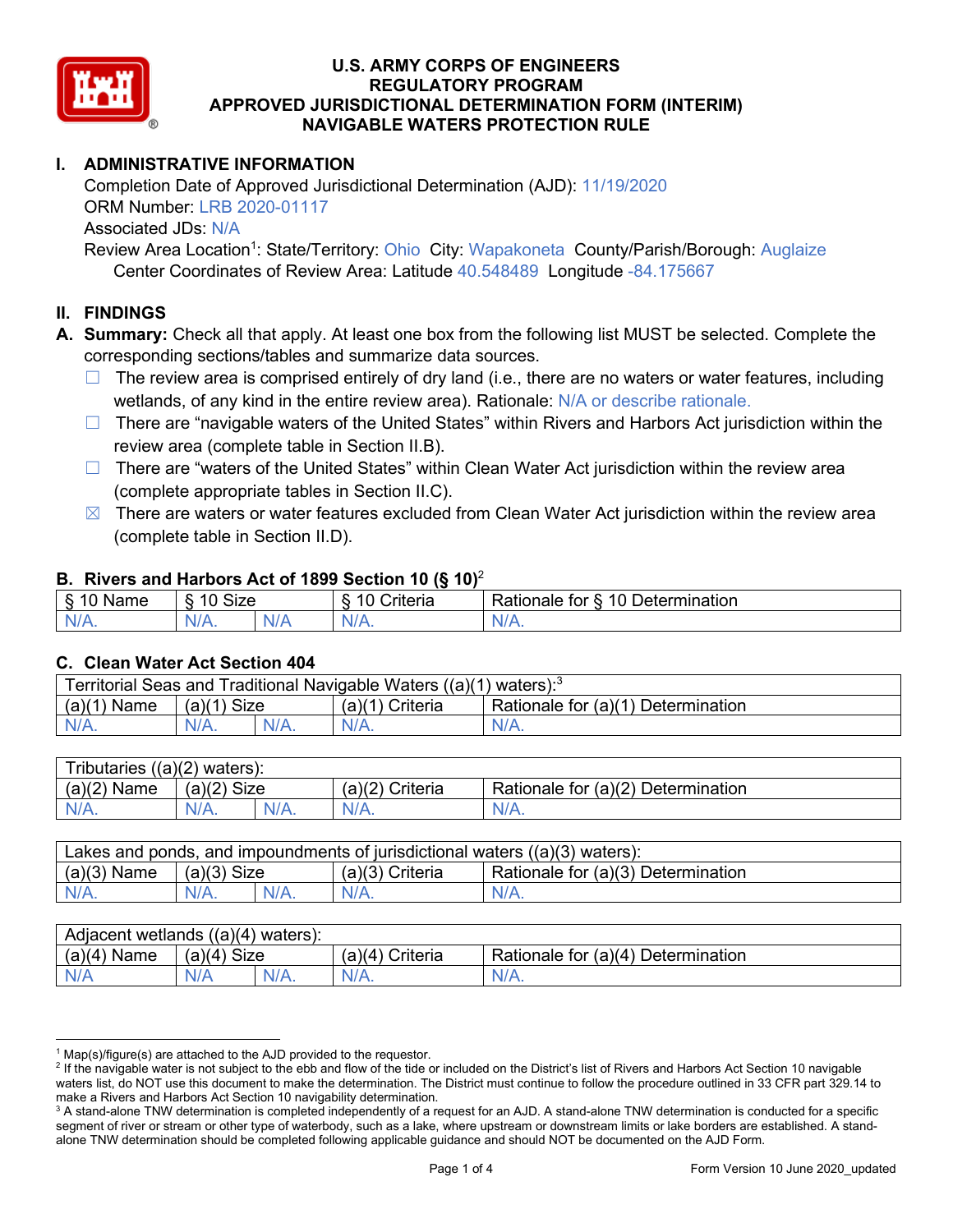

# **D. Excluded Waters or Features**

| Excluded waters $((b)(1) - (b)(12))$ : <sup>4</sup> |                       |                  |                                    |                                                                                                                                                                                                                                                                                                                                                                                                                                                                                                                                                                                                                                         |  |
|-----------------------------------------------------|-----------------------|------------------|------------------------------------|-----------------------------------------------------------------------------------------------------------------------------------------------------------------------------------------------------------------------------------------------------------------------------------------------------------------------------------------------------------------------------------------------------------------------------------------------------------------------------------------------------------------------------------------------------------------------------------------------------------------------------------------|--|
| <b>Exclusion Name</b>                               | <b>Exclusion Size</b> |                  | Exclusion <sup>5</sup>             | Rationale for Exclusion Determination                                                                                                                                                                                                                                                                                                                                                                                                                                                                                                                                                                                                   |  |
| <b>Wetland 1</b>                                    | 0.470                 | $\text{acre}(s)$ | $(b)(1)$ Non-<br>adjacent wetland  | Wetland 1 is a depressional wetland located in<br>the center of a woodlot that is bordered to the<br>north and west by agricultural fields a utility<br>easement to the south and a residential wooded<br>area to the east. Based upon a 27 October 2020<br>site visit the wetland and in not located near nor<br>does it have a connection to an a(1-3) water.<br>There are no tributaries on the subject property<br>and the nearest mapped tributary is located to<br>the west of Progress Drive. Wetland 1 is not<br>located within the 100-year floodplain of an A1 or<br>A2 water                                                 |  |
| <b>Wetland 2</b>                                    | 0.052                 | $\text{acre}(s)$ | $(b)(1)$ Non-<br>adjacent wetland  | Wetland 2 is a depressional wetland located in<br>the east end and immediately north of Wetland<br>3. The woodlot is bordered to the north and<br>west by agricultural fields a utility easement to<br>the south and a residential wooded area to the<br>east. Based upon a 27 October 2020 site visit<br>the wetland and in not located near nor does it<br>have a connection to an $a(1-3)$ water. There<br>are no tributaries on the subject property and the<br>nearest mapped tributary is located to the west<br>of Progress Drive. Wetland 2 is not located<br>within the 100-year floodplain of an A1 or A2<br>water.           |  |
| <b>Wetland 3</b>                                    | 0.061                 | $\text{acre}(s)$ | $(b)(1)$ Non-<br>adjacent wetland  | Wetland 3 is a depressional wetland located in<br>the east end of a woodlot and immediately south<br>of Wetland 2. The woodlot is bordered to the<br>north and west by agricultural fields a utility<br>easement to the south and a residential wooded<br>area to the east. Based upon a 27 October 2020<br>site visit the wetland and in not located near nor<br>does it have a connection to an a(1-3) water.<br>There are no tributaries on the subject property<br>and the nearest mapped tributary is located to<br>the west of Progress Drive. Wetland 3 is not<br>located within the 100-year floodplain of an A1 or<br>A2 water |  |
| <b>Wetland 4</b>                                    | 0.082                 | $\text{acre}(s)$ | $(b)(1)$ Non-<br>adjacent wetland. | Wetland 4 is a depressional wetland located in<br>the west end of the woodlot and received runoff<br>from the adjacent agricultural area to the north.<br>The woodlot is bordered to the north and west                                                                                                                                                                                                                                                                                                                                                                                                                                 |  |

<sup>4</sup> Some excluded waters, such as (b)(2) and (b)(4), may not be specifically identified on the AJD form unless a requestor specifically asks a Corps district to do so. Corps districts may, in case-by-case instances, choose to identify some or all of these waters within the review area.  $5$  Because of the broad nature of the (b)(1) exclusion and in an effort to collect data on specific types of waters that would be covered by the (b)(1)

exclusion, four sub-categories of (b)(1) exclusions were administratively created for the purposes of the AJD Form. These four sub-categories are not new exclusions, but are simply administrative distinctions and remain (b)(1) exclusions as defined by the NWPR.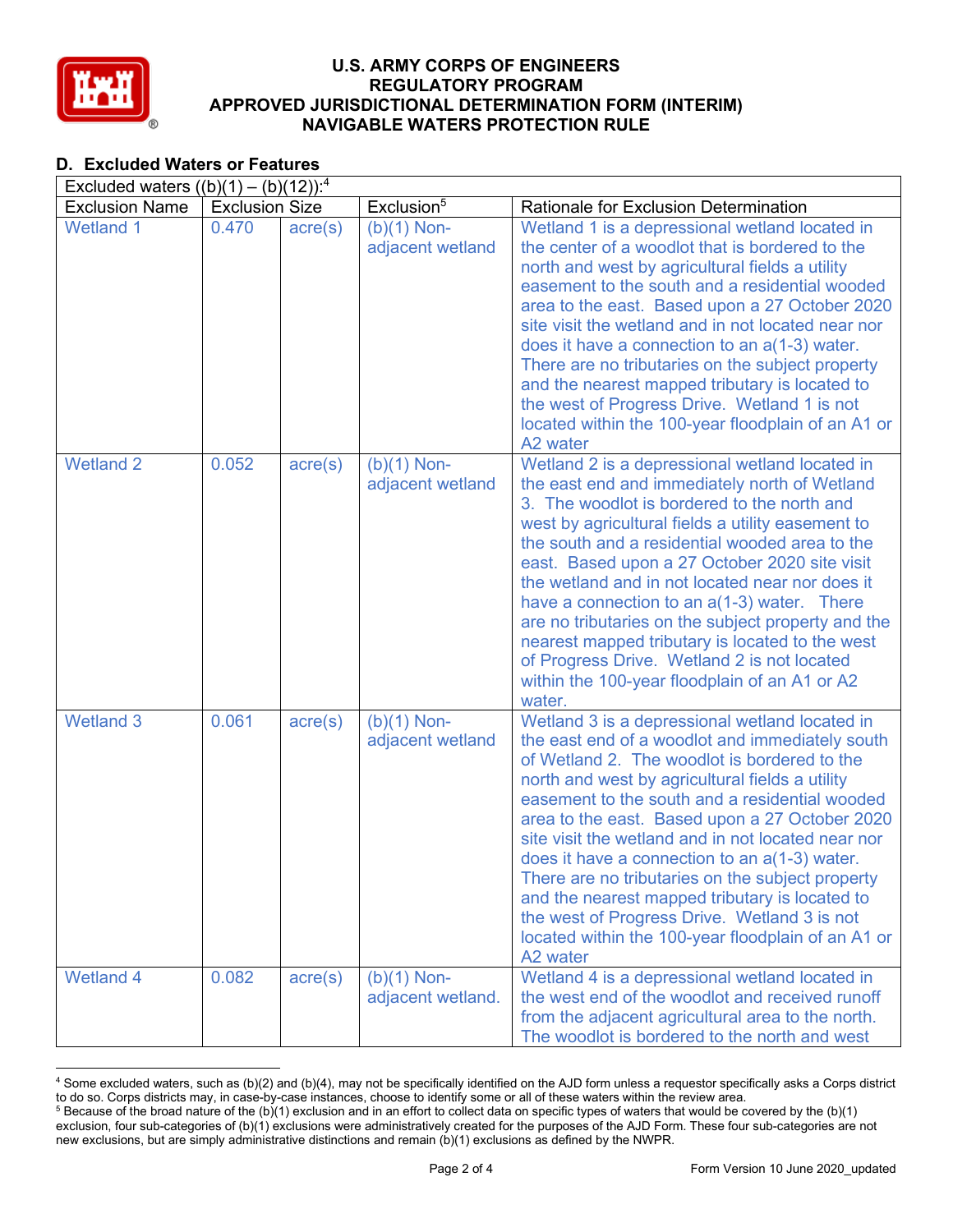

|  | by agricultural fields a utility easement to the |
|--|--------------------------------------------------|
|  | south and a residential wooded area to the east. |
|  | Based upon a 27 October 2020 site visit the      |
|  | wetland and in not located near nor does it have |
|  | a connection to an $a(1-3)$ water. There are no  |
|  | tributaries on the subject property and the      |
|  | nearest mapped tributary is located to the west  |
|  | of Progress Drive. Wetland 4 is not located      |
|  | within the 100-year floodplain of an A1 or A2    |
|  | water.                                           |

# **III. SUPPORTING INFORMATION**

- **A. Select/enter all resources** that were used to aid in this determination and attach data/maps to this document and/or references/citations in the administrative record, as appropriate.
	- $\boxtimes$  Information submitted by, or on behalf of, the applicant/consultant: Preliminary Jurisdictional Waters Determination (PJWDProject Name: Wapakoneta Greenhouse Expansion PJWDSite Location: 1902 Progress Drive, Wapakoneta, Ohio – August 7, 2020 and Preliminary Jurisdictional Waters Determination – Addendum #1 - November 3, 2020

This information is sufficient for purposes of this AJD.

Rationale: N/A or describe rationale for insufficiency (including partial insufficiency).

- $\Box$  Data sheets prepared by the Corps: Title(s) and/or date(s).
- $\boxtimes$  Photographs: Aerial and Other: Google Earth 1994, 2004 to 2006, 2009 to 2012, 2014, 2016 and
- 2018. Consultant Photographs July 31, 2020 and October 27, 2020
- ☒ Corps site visit(s) conducted on: 27 October 2020
- ☐ Previous Jurisdictional Determinations (AJDs or PJDs): ORM Number(s) and date(s).
- ☒ Antecedent Precipitation Tool: *provide detailed discussion in Section III.B*.
- ☐ USDA NRCS Soil Survey: Title(s) and/or date(s).
- ☒ USFWS NWI maps: Wapakoneta
- $\boxtimes$  USGS topographic maps: Wapakoneta 1:24,000

## **Other data sources used to aid in this determination:**

| Data Source (select)              | Name and/or date and other relevant information |
|-----------------------------------|-------------------------------------------------|
| <b>USGS Sources</b>               | $N/A$ .                                         |
| <b>USDA Sources</b>               | N/A                                             |
| <b>NOAA Sources</b>               | $N/A$ .                                         |
| <b>USACE Sources</b>              | $N/A$ .                                         |
| <b>State/Local/Tribal Sources</b> | N/A                                             |
| <b>Other Sources</b>              | N/A                                             |

**B. Typical year assessment(s):** The Antecedent Precipitation Tool determined precipitation were normal on the date of the the Consultants site visit on July 31, 2020 and Corps site visit of October 27, 2020. On the July 31, 2020 site visit the Tool determined condition were normal as the observed precipitation of 3.57874 inches was between the 30 percentile of 2.651181 inches and the 70 percentile of 5.262992 inches. The model also indicates that 30 days prior on July 1, 2020 that precipitation of 2.334646 inches was considered dry conditions as precipitatino was below the 30 percentile of 2.912992 inches. Sixty days prior